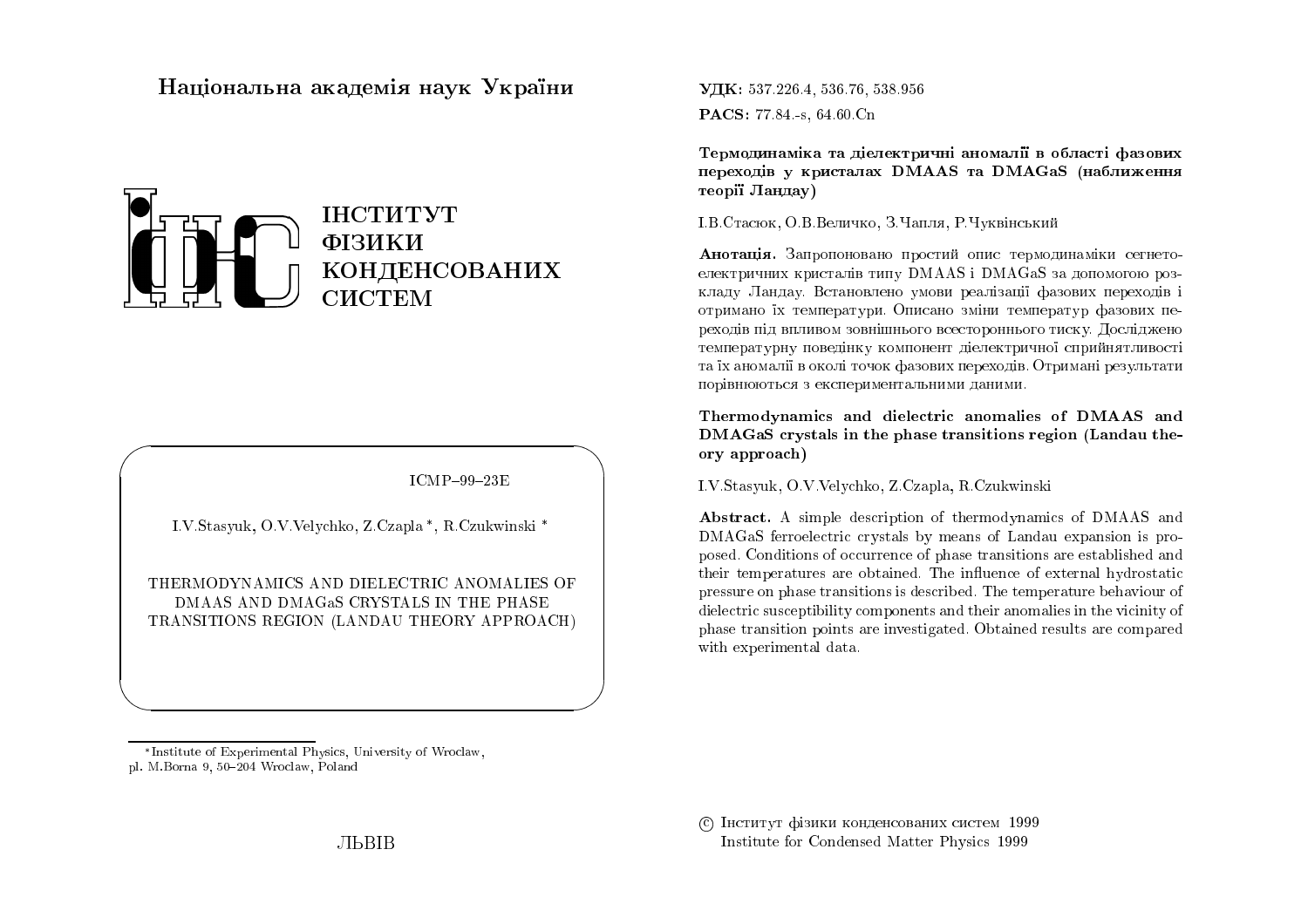### 1. Introdu
tion

Ferroelectric crystals  $(CH_3)_2NH_2Al(SO_4)_2$  6H<sub>2</sub>O (DMAAS) and  $(\text{CH}_3)_2\text{NH}_2\text{Ga}(\text{SO}_4)_2$   $\cdot$   $6\text{H}_2\text{O}$  (DMAGaS) are intensively studied in recent years. Their interesting feature is possible existence of crystal in ferroelectric or antiferroelectric state depending on external conditions (e.g.  $\it temperature, \it hydrostatic \, pressure)$ ). There is a significant difference in thermodynamical behaviour of crystals despite on isomorphism of<br>their structure. At embient pressure DMACeS exystal has three phases: their structure. At ambient pressure DMAGaS crystal has three phases: paraelectric ( $T > T_c$ ), ferroelectric ( $T_1 < T < T_c$ ) and antiferroelectric  $(T < T_1)$  with temperatures of phase transitions  $T_c = 136$  K (first order transition close to the tricritical point) and  $T_1 = 117$  K (first order tran-<br>rition). There is relate a phase in DMA AS constal at antitive presence sition). There is only two phases in DMAAS crystal at ambient pressure: paraelectric  $(T > T_c)$  and ferroelectric  $(T < T_c)$  with  $T_c = 155$  K.

A set of structural  $[1-3]$ , dilatometric, dielectric, pyroelectric and ultrasonic  $[4–12]$  measurements is made for considered systems, what al- $_{\rm{loss}}$  to establish their main dielectric, mechanical and dynamical characteristi
s (see below). At the same time these investigations are in
omplete and of preliminary stage in man y dire
tions.

The nature of <sup>p</sup>hase transitions in DMAAS and DMAGaS rystals was unclear up to recent time. During the last years conviction on important role of dimethyl ammonium (DMA) groups in phase transitions<br>due to their exientational ardering disardering is established (ass far ay due to their orientational ordering-disordering is established (see, for example,  $[3,6,13,14]$ ). In  $[15]$  the microscopic approach based on the orderdisorder model with account of different orientational states of DMA groups was proposed. In the framework of the model the phase transition to ferroelectric state has been described and conditions of realization of this transition as of the first or of the second order have been established. Order parameters of the system have been constructed. They are<br>connected. it differences of accumulation of four possible positions of connected with differences of occupancies of four possible positions of nitrogen ions corresponding to different orientations of groups. As a result of symmetry analysis it has been established that omponents of the order parameters belonging to irreducible representation  $B_u$  of point symmetry group  $2/m$  of the high-temperature (paraelectric) phase de-<br>saribe formalizative ordering of DMA group along the formalizative avia scribe ferroelectric ordering of DMA group along the ferroelectric axis<br>
and the strip of the strip of the strip of the strip of the strip of the strip of the strip of the strip of t OX (in crystallographic plane (ac)) and their antiferroelectric ordering along the OY axis (crystallographic axis b). The inverse ordering (antiferroelectric along OX and ferroelectric one along OY) corresponds to order parameter components belonging to irreducible representation  $A_u$ . Appearance of nonzero order parameters of  $B_u$  type turns the system into ferroelectric state (point group  $m)$  while nonzero order parameters

of  $A_u$  type cause antiferroelectric state (point group 2).

Notwithstanding further perspectives of microscopic approach by means of the four-state order-disorder model, the more simple but more general thermodynami
al des
ription based on Landau expansion is of interest. One an onstru
t orresponding Landau free energy and in standard way investigate possible phase transitions and obtain criteria of their realization with the use of data of the mentioned abo ve symmetry analysis. This is a main goa<sup>l</sup> of the present work. Results obtained in the framework of Landau expansion will be used for interpretation of the induced by the external pressure changes in the picture of phase transi- tions and for des
ription of diele
tri anomalies in the <sup>p</sup>hase transition points of the investigated crystals.

# 2. Thermodynami
s of phase transitions (Landautheory approa
h)

Let us make thermodynami
al des
ription of <sup>p</sup>hase transition in DMAAS and DMAGaS rystals with the use of Landau expansion. We onsider asimplified version when only one linear combination of the initial order parameters type is included for each of  $B_u$  and  $A_u$  irreducible representations. The combinations included are true order parameters: coefficients at their squared values tend to zero in the points of corresponding second order transitions.

Order parameters, which transform according to irreducible repre-<br>sations B, and A, of point summatur, we'll also of high summature sentations  $B_u$  and  $A_u$  of point symmetry group  $2/m$  of high-symmetry phase, are denoted as  $\eta_b$  and  $\eta_a$  correspondingly. The first parameter  $\eta_b$  describes polarization of ferroelectric type along the OX axis with simultaneous antiferroelectric type ordering along the OY axis; the second  $\alpha$  one orresponds to inverse orientation where antipolarization along OXis accompanied by polarization along OY.

We restrict ourself to the case of second order phase transition from the nonpolar high-temperature <sup>p</sup>hase to ordered one. In this ase Landau expansion of free energy an be limited by terms of the fourth order:

$$
F = F_0 + \frac{1}{2} a \eta_a^2 + \frac{1}{2} b \eta_b^2 + \frac{1}{4} c \eta_a^4 + \frac{1}{4} d \eta_b^4 + \frac{1}{2} f \eta_a^2 \eta_b^2 - E_x \eta_b - E_y \eta_a \tag{1}
$$

A linear dependence of coefficients  $a$  and  $b$  on temperature is assumed

$$
a = a'(T - T'_c), \qquad b = b'(T - T_c), \tag{2}
$$

where condition  $T_c > T_c'$  is satisfied for normal state of the crystal what corresponds to the transition from the paraelectric phase (phase P) to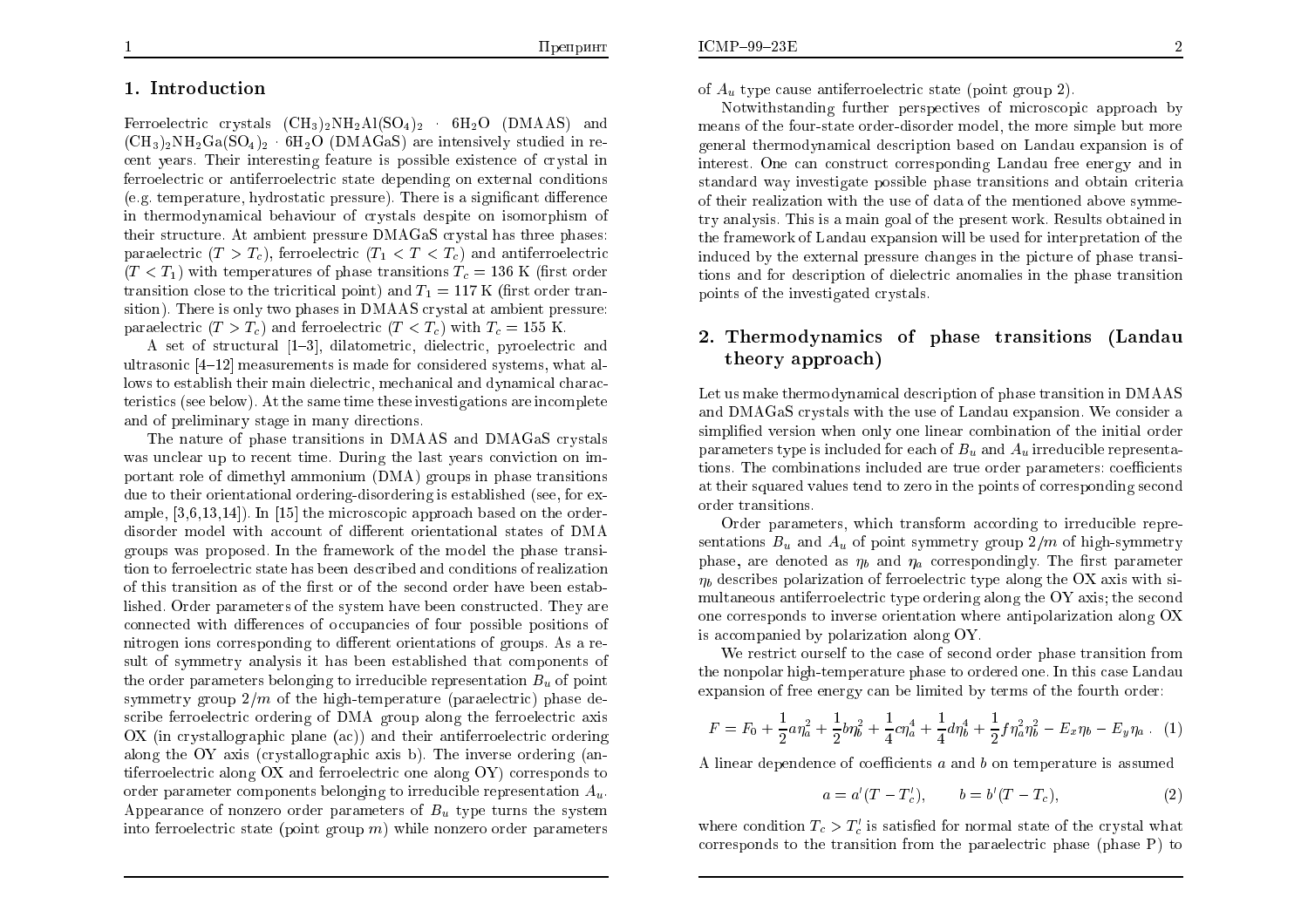the ferroelectric phase (phase  $F$ ) as to the first one at lowering of the temperature.

Conditions of thermodynamical equilibrium correspond to the minimum of free energy and look like

$$
\frac{\partial F}{\partial \eta_a} = \eta_a (a + c\eta_a^2 + f\eta_b^2) - E_y = 0,
$$
  
\n
$$
\frac{\partial F}{\partial \eta_b} = \eta_b (b + c\eta_b^2 + f\eta_a^2) - E_x = 0.
$$
\n(3)

At zero external fields there are following solutions

$$
\eta_a = \eta_b = 0 \tag{4}
$$

Препринт

 $-$  paraphase (P-phase);

$$
\eta_a = 0, \quad \eta_b \neq 0,\eta_{b0} = \sqrt{-b/d} = \sqrt{(b'/d)(T_c - T)}
$$
\n(5)

 $-$  ferroelectric phase (F-phase):

$$
\eta_a \neq 0; \quad \eta_b = 0\eta_{a0} = \sqrt{-a/c} = \sqrt{a'/c(T'_c - T)}
$$
\n(6)

 $-$  antiferroelectric phase (AF-phase).<sup>1</sup>

Corresponding expressions for free energy in these phases are as fol- $_{\text{lows}}$ 

$$
F_{(P)} = F_0,
$$
  
\n
$$
F_{(F)} = F_0 - \frac{1}{4d}b'^2(T - T_c)^2,
$$
\n
$$
F_{(AF)} = F_0 - \frac{1}{4c}a'^2(T - T_c')^2.
$$
\n(7)

The phase transition  $P \rightarrow F$  which is of the second order in the used approximation takes place at temperature  $T_c$ . The phase transition  $F \rightarrow AF$ which can take place at lower temperatures occurs at

$$
F_{(F)} = F_{(AF)}.\tag{8}
$$

The condition above determines the temperature of this first order phase transition:

$$
T_1 = \frac{\varkappa T_c' - T_c}{\varkappa - 1},\tag{9}
$$



Figure 1. Dependence of phase number of the system and phase transition temperatures on values of system parameters

where

$$
\varkappa = \frac{a'\sqrt{d}}{b'\sqrt{c}}, \qquad \varkappa > 1. \tag{10}
$$

Nonequalities

$$
0 < T_1 < T_c \tag{11}
$$

define the region of temperature  $T'_s$  values where the F-phase exists as an intermediate one:

$$
\frac{1}{\varkappa} < \frac{T_c^{\prime}}{T_c} < 1. \tag{12}
$$

These conditions are illustrated by the phase diagram in Fig. 1. In the case  $T_c' > T_c$  a direct phase transition P $\rightarrow$ AF from the paraelectric phase to antiferroelectric one can take place.

Observed by experiment changes of temperatures of  $P \rightarrow F$  and  $F \rightarrow AF$ phase transitions and consecutive disappearance of the F-phase as the result of increasing of external hydrostatic pressure can be easily explained with the use of the obtained diagram. Under assumption that the influence of pressure leads mainly to shifts of temperatures  $T_c$  and  $T_c'$ 

$$
T_c = T_{c0} + xp,
$$
  
\n
$$
T'_c = T'_{c0} + x'p,
$$
\n(13)

<sup>&</sup>lt;sup>1</sup>We follow here to the terminology widely used in literature on the subject.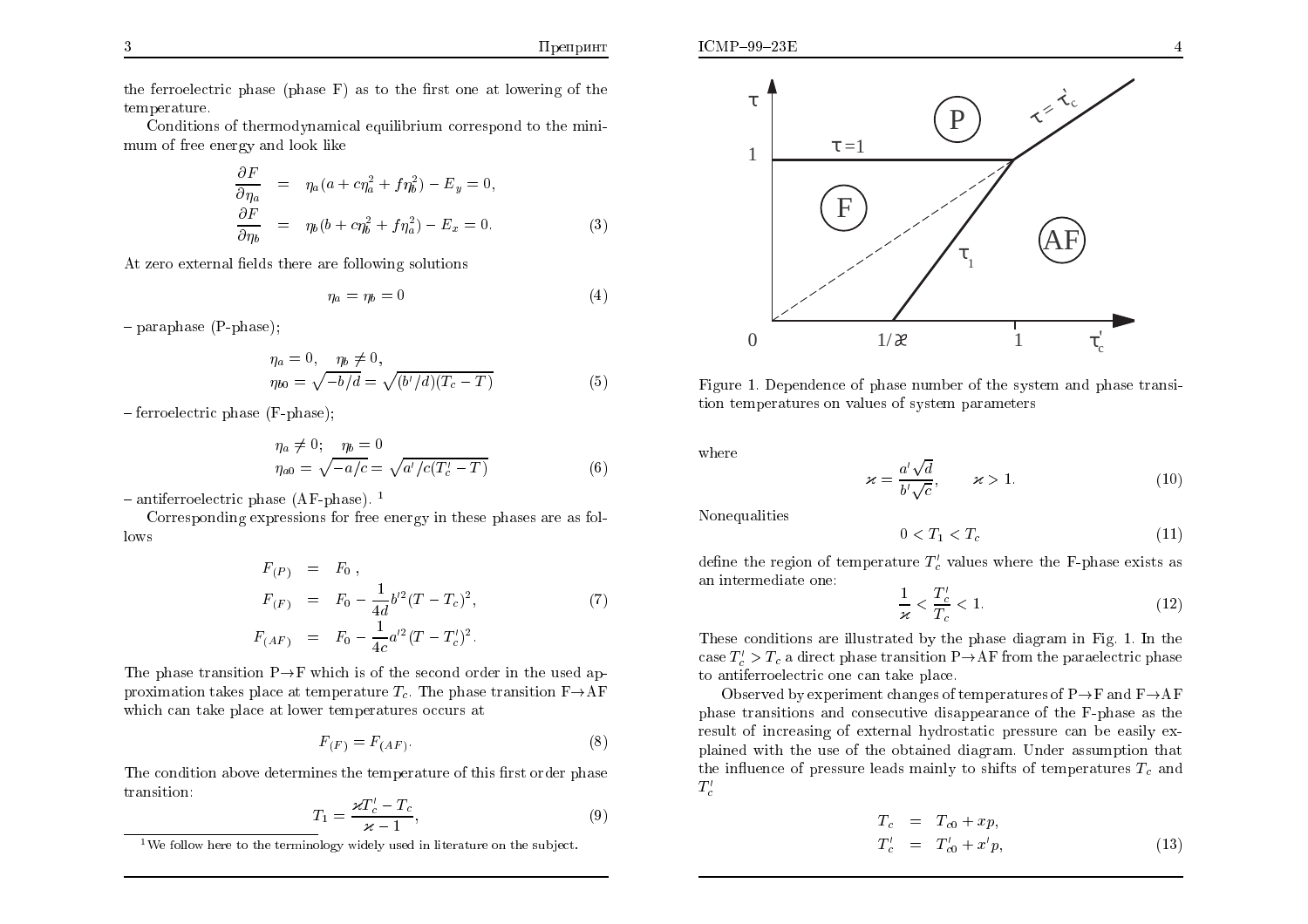

Figure 2. Dependence of the phase transition temperatures on the external hydrostatic pressure

and the changes of other Landau expansion parameters are negligible, the following relation is obtained

$$
T_1 = T_1^0 + \frac{\varkappa x' - \varkappa}{\varkappa - 1} p,\tag{14}
$$

where

$$
T_1^0 = \frac{\varkappa T_{c0}' - T_{c0}}{\varkappa - 1}.
$$
 (15)

According to the data published in [16],  $dT_c/dp \equiv x = -0.277 \text{ K/MPa}$ ;  $\partial T_1/\partial p = 1.95$  K/MPa and if one applies a linear approximation to the dependence of  $T_c'$  on p then  $dT_c'/dp \equiv x' = 0.86 \text{ K/MPa}$ .

The obtained relations are illustrated by the diagram shown in Fig. 2. This diagram qualitatively matches the experimental  $(T,p)$  diagram for DMAGaS crystal (at  $T_{c0} = 136$  K,  $T_{10} = 116$  K) [16]. Obtained coordinates of triple point

$$
T_3 = \frac{x'T_{c0} - xT_{c0}'}{x'-x}, \qquad P_s = \frac{T_{c0} - T_{c0}'}{x'-x}, \tag{16}
$$

where lines of phase transitions  $P \rightarrow F$ ,  $F \rightarrow AF$  and  $P \rightarrow AF$  come together are in good agreement with experimental ones  $(T_3^{exp} = -140.3 \text{ °C})$  $P_3^{exp} = 8.75$  MPa). At  $p \gg p_3$  there take place a deviation of the theoretical prediction of temperature of the  $P \rightarrow AF$  phase transition from experimental data. Unlike to relationship (13) experimental dependence is nonlinear at large pressures.

The pressure value

$$
p^* = \frac{\varkappa T'_{c0} - T_{c0}}{x - \varkappa x'}
$$
 (17)

(see Fig. 2) is an important characteristic of the model. At  $p^* < 0$ , what is realized at  $T_{c0}/T_{c0} > 1/\varkappa$ , AF-phase exists in the region of low temperatures at ambient pressure (this situation takes place for DMAGaS). At  $p^* > 0$  (i.e.  $T_{c0}/T_{c0} < 1/\varkappa$ ) and ambient pressure only P- and F-phases occur: this case can correspond to DMAAS crystal.

#### 3. Dielectric susceptibility

The approach used in the previous section allows to derive expressions for components of dielectric susceptibility tensor in the vicinity of phase transition points and to describe their temperature dependencies in general. In the used approximation the components  $P_x$  and  $P_y$  of polarization vector are defined by parameters  $\eta_b$  and  $\eta_a$  correspondingly. Hence

$$
\chi_{xx} = \frac{\partial \eta_b}{\partial E_x}, \qquad \chi_{yy} = \frac{\partial \eta_a}{\partial E_y} \tag{18}
$$

and proceeding from equations (3) one can obtain

$$
\chi_{xx} = \frac{1}{D}(a + 3c\eta_a^2 + f\eta_b^2),
$$
  
\n
$$
\chi_{yy} = \frac{1}{D}(b + 3d\eta_b^2 + f\eta_a^2),
$$
\n(19)

where

$$
D = (a + 3c\eta_a^2 + f\eta_b^2)(b + 3d\eta_b^2 + f\eta_a^2) - 4f^2\eta_a^2\eta_b^2.
$$
 (20)

The following particular cases follow from expression (19):

1. Paraphase  $(P)$ :

$$
\chi_{xx} = \frac{1}{b} = \frac{1}{b'(T - T_c)}, \quad \chi_{yy} = \frac{1}{a} = \frac{1}{a'(T - T_c')}.
$$
 (21)

2. Ferroelectric phase  $(F)$ :

$$
\chi_{xx} = -\frac{1}{2b} = \frac{1}{2b'(T_c - T)}, \quad \chi_{yy} = \frac{1}{(\xi - 1)a'(T^* - T)}, \quad (22)
$$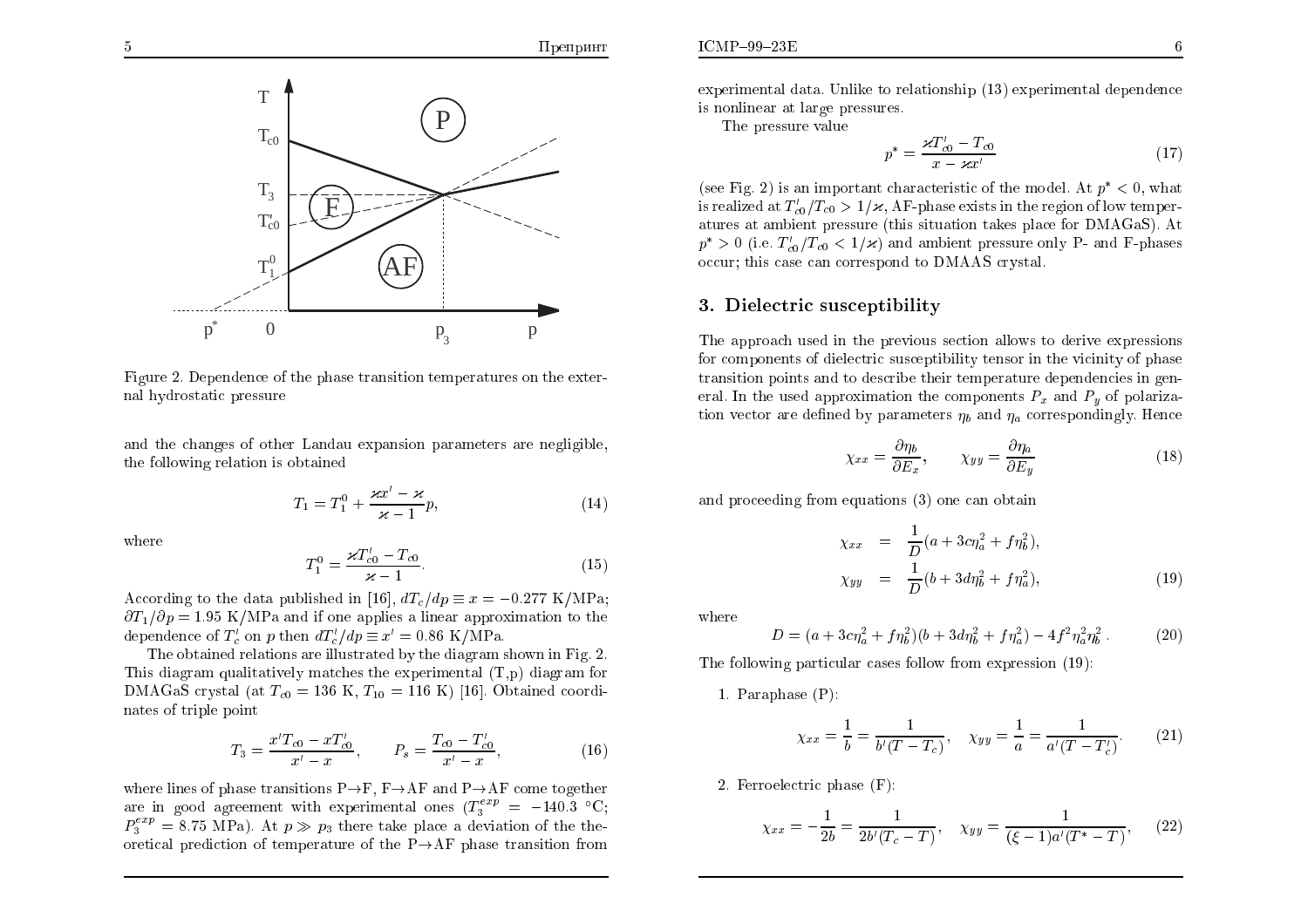here the notations are used:

$$
T^* = T_c + \frac{T_c - T'_c}{\xi - 1}, \quad \xi = \frac{fb'}{da'} \quad (\xi > 1).
$$
 (23)

In this case susceptibility  $\chi_{yy}$  can be also expressed in the form

$$
\chi_{yy} = [a + f\eta_{b0}^2]^{-1},\tag{24}
$$

where  $\eta_{b0}$  is a spontaneous value of order parameter (polarization  $P_s$ ) in the ferroelectric phase.

3. Antiferroelectric phase (AF):

$$
\chi_{xx} = \frac{1}{(\varkappa^2 \xi - 1)b'(T^{**} - T)}, \quad \chi_{yy} = -\frac{1}{2a} = \frac{1}{2a'(T_c' - T)}, \tag{25}
$$

where the temperature

$$
T^{**} = T_c + \frac{T_c - T_c'}{1 - 1/\varkappa^2 \xi},\tag{26}
$$

is introduced such that  $T^{**} > T^* > T_c$ . A similar to the previous one expression

$$
\chi_{xx} = [b + f\eta_{a0}^2]^{-1},\tag{27}
$$

relating the temperature dependence of longitudinal susceptibility in AF phase with the equilibrium value of the order parameter (polarization in one of sublattices) takes place.

The temperature behaviour of dielectric susceptibility components and their anomalies in the phase transition points are illustrated in Fig. 3 and 4 as temperature dependencies of inverse susceptibilities  $\chi_{\alpha\alpha}^{-1}$ .

The inverse susceptibility  $\chi_{xx}^{-1}$  is equal to zero at the temperature  $T_c$ . Its linear dependence on temperature in the vicinity of this point has an inclination b' at  $T > T_c$  and  $2b'$  in the ferroelectric phase (Fig. 3). This typical behaviour for second order phase transition changes if the phase transition  $P \rightarrow F$  is of the first order. Such a situation takes place in the DMAGaS crystal where the first order phase transition close to the tricritical point is observed. Then the susceptibility  $\chi_{xx}^{-1}$  remains nonzero at  $T_c$  and has a small jump (according to data [11],  $T_c - T_0 \simeq 1.2$  K, where  $T_0$  is the temperature at which  $\chi_{xx}^{-1} \to 0$ ;  $\chi_{xx}^{-1}(T = T_c) \simeq 6 \cdot 10^{-4}$ ). Mentioned changes are relevant only to a small vicinity of  $T_c$ ; in a large temperature scale dependence  $\chi_{xx}^{-1}(T)$  in para- and ferroelectric phase is almost the same as for the second order transition. The phase transition



Figure 3. Temperature dependences of  $\chi_{xx}^{-1}$  component of inverse susceptibility.



Figure 4. Temperature dependences of  $\chi_{yy}^{-1}$  component of inverse susceptibility.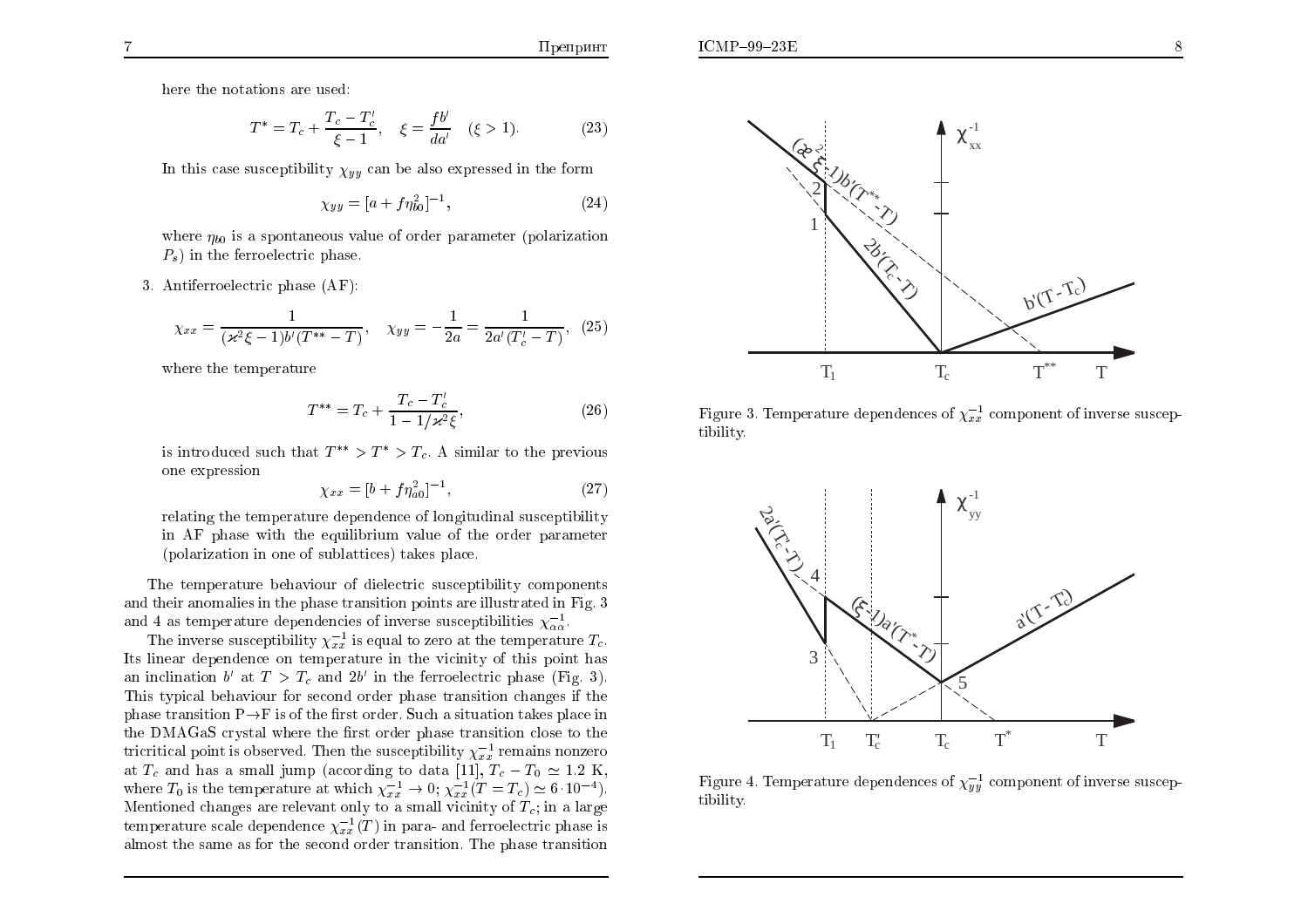$F \rightarrow AF$  is a well pronounced first order phase transition accompanied by jump of the  $\chi_{xx}^{-1}$  function. The continuation of the straight line describing the temperature dependence of  $\chi_{xx}^{-1}$  in the AF phase passes the point  $T^{**}$  (see Fig. 3).  $\chi_{xx}^{-1}$  has the following values at the ends of its jump

$$
\chi_{xx}^{-1}\Big|_{1} = 2b'\frac{\varkappa}{\varkappa - 1}(T_c - T'_c),
$$
\n
$$
\chi_{xx}^{-1}\Big|_{2} = \left[\frac{\varkappa}{\varkappa - 1}(\varkappa^2 \xi - 1) + \varkappa^2 \xi\right] b'(T_c - T'_c). \tag{28}
$$

Value of susceptibility jump  $\Delta \chi_{xx}^{-1} = \chi_{xx}^{-1} \vert_2 - \chi_{xx}^{-1} \vert_1$  can be positive or negative depending on values of theory parameters.

Temperature behaviour of the inverse susceptibility  $\chi_{uu}^{-1}$  is essentially different. In the point of the second order phase transition  $P \rightarrow F$  it remains nonzero with value

$$
\chi_{yy}^{-1}(T_c) = a'(T_c - T_c') \tag{29}
$$

Its continuation to lower temperatures goes to zero at  $T \to T'_c$ . The continuation of the line of the inverse susceptibility in the antiferroelectric phase  $\chi_{uu}^{-1}(T) = 2a'(T_c' - T)$  also goes across this point. In the ferroelectric phase region the function  $\chi_{uu}^{-1}(T)$  is linear with the continuation passing the point  $T^{**}$ . At the  $F \rightarrow \overline{AF}$  phase transition this function has a jump between points

$$
\chi_{yy}^{-1}|_{3} = \frac{2a'}{\varkappa - 1}(T_c - T_c'),
$$
  
\n
$$
\chi_{yy}^{-1}|_{4} = \frac{\varkappa \xi - 1}{\varkappa - 1} a'(T_c - T_c').
$$
\n(30)

Similarly to the case of the function  $\chi_{xx}^{-1}$  the jump can have positive or negative value.

#### 4. Discussion

Proceeding from obtained in the previous section formulae one can try to interpret available data on the temperature dependence of dielectric susceptibility components of DMAAS and DMAGaS crystals. The majority of performed measurements is devoted to the longitudinal dielectric permittivity  $\varepsilon_x$  (or its real part  $\varepsilon'_x$  for low frequency alternating current measurements) mainly in the region of the high-temperature phase transition for DMAGaS and the corresponding phase transition in DMAAS. Such data are reported in works  $[5,8,9,11]$  (DMAGaS) and  $[4,7,8]$  (DMAAS); only in paper [7] the temperature behaviour of all permittivity components  $(\varepsilon_n', \varepsilon_n', \varepsilon_n')$  for DMAAS crystal in the wide range of temperatures (from  $\approx 90$  K to  $\approx 280$  K) was measured. In some papers dependence of spontaneous polarization on temperature in the ferroelectric phase was investigated and coercivity fields were measured [8,9] (the value of  $P_s$  in the state close to saturation is about  $1.4-1.9 \text{ C/m}^2$  for DMAAS and 0.9-2.0  $C/m^2$  for DMAGaS). Particular investigation of the  $T_c$  point vicinity in DMAGaS devoted to influence of the external electric field on the first order phase transition point and the difference  $T_c - T_0$  is made in [11]. On the basis of available experimental data Curie-Weiss constant (from the paraphase side) is estimated as 2700–3060 K for DMAGaS crystal and 2700–3000 K for DMAAS crystal. The phase transition to the ferroelectric phase in DMAGaS crystal is of the first order and close to the tricritical point; this fact however does not affect the behaviour of  $\chi_{xx}$ and  $\chi_{yy}$  far from the  $T_c$  point.

The mentioned experimental data are incomplete, hence only partial comparison with results of thermodynamical description is possible. For example one can obtain values of the temperature  $T'$ , parameters b' and  $\varkappa$  for the DMAGaS crystal  $T_c' = 125$  K,  $\varkappa = 2.22$ ,  $b' = 0.33 \cdot 10^{-3}$  K<sup>-1</sup> with use of above mentioned data on the influence of external hydrostatic pressure on phase transitions in DMAGaS crystal [16] and results of measurements of dielectric characteristics.

More comprehensive and selfconsistent evaluation of temperatures  $T_c$ ,  $T^*$  and  $T^{**}$  as well as Landau expansion parameters (or parameters a', b',  $\varkappa$ ,  $\xi$  and f) by means of presented in this section relationships become possible after goal-oriented investigations of temperature dependencies of  $\chi_{xx}^{-1}$  and  $\chi_{yy}^{-1}$  in a wide temperature interval including regions of existence of all phases for DMAGaS and DMAAS. Proceeding from obtained results will be possible to ascertain suitability of the simple thermodynamical description where Landau expansion is limited to only one order parameter for each of  $B_u$  and  $A_u$  representations. Such a description is obviously much simplified comparatively to results of the microscopic approach based on the four-state model of order-disorder type [15]. Investigation of DMA group ordering in the configurational space of four orientational states needs two-component order parameters  $\eta_h^{\alpha}$  ( $B_u$ ) and  $\eta_a^{\alpha}$  ( $A_u$ ),  $\alpha = 1, 2$ . This fact could complicate temperature dependencies of dielectric characteristics of the model even for thermodynamical description in the framework of Landau expansion.

Furthermore, considered here expression for Landau expansion of free energy  $(1)$  includes terms up to the fourth order. A consistent description of the first order phase transition  $P \rightarrow F$  and related dielectric anomalies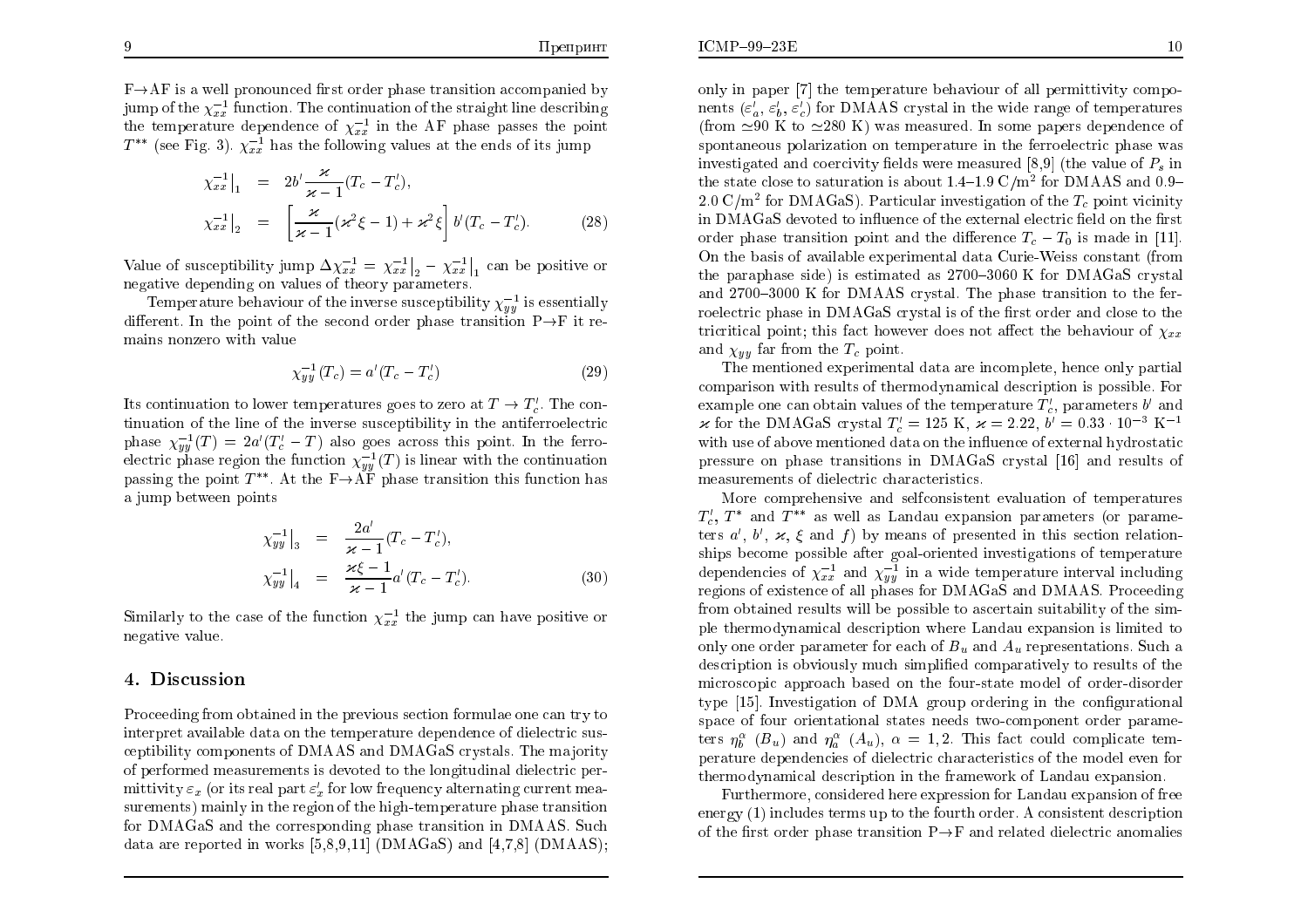demands the inclusion of the sixth order terms into expansion. Such a generalization is necessary for comprehensive description of experimental data and can be performed relatively easy.

#### References

- 1. Pietraszko A., Lukaszewicz K., Kirpicznikowa L.F. // Polish J. Chem., 1993, vol. 67, p. 1877-1884.
- 2. Pietraszko A., Lukaszewicz K. // Polish J. Chem., 1994, vol. 68, p. 1239-1243.
- 3. Pietraszko A., Lukaszewicz K., Kirpicznikowa L.F. // Polish J. Chem., 1995, vol. 69, p. 922-930.
- 4. Cach R., Dacko S., Czapla Z. // Phys. Stat. Sol. (b), 1989, vol. 116, p. 827-831.
- 5. Andreev E.F., Varikash V.M., Shuvalov L.A. // Izv. AN SSSR, ser. fiz., 1999, vol. 53, p. 572–574 (in Russian).
- 6. Sobiestinskas P., Grigas Y., Andreev E.F., Varikash E.M. // Phase Transitions, 1992, vol. 40, p. 85.
- 7. Kapustianik V., Bublyk M., Polovinko I., Syeleba S., Trybula Z., Andreev E. // Phase Transitions, 1994, vol. 49, p. 231-235.
- 8. Dacko S., Czapla Z. // Ferroelectrics, 1996, vol. 185, p. 143–146.
- 9. Pykacz H., Czapla Z. // Ferroelectrics Letters, 1997, vol. 22, p. 107– 112.
- 10. Furtak J., Czapla Z. // Ferroelectrics Letters, 1997, vol. 23, p. 63–67.
- 11. Tchukvinskyj R., Cach R., Czapla Z. // Z. Naturforsch., 1998, vol. 53a, p.  $105-111$ .
- 12. Czapla Z., Tchukvinskyj R. // Acta Phys. Polonica A, 1998, vol. 93, p.  $527 - 530$ .
- 13. Kazimirov V.Yu., Rieder E.E., Sarin V.A., Belushkin A.V., Shuvalov L.A., Fykin L.E., Ritter C. // J. Korean Phys. Soc., 1998, vol. 32, p. S91-S93.
- 14. Dolinšek J., Klanjšek M., Arčon D., Hae Jin Kim, Selinger J., Zagar V. // Phys. Rev. B, 1999, vol. 59, p. 3460–3467.
- 15. Stasyuk I.V., Velychko O.V. // Journ. Phys. Studies (in print)
- 16. Yasuda N., Kaneda A., Czapla Z. // Ferroelectrics, 1999, vol. 223, p. 71.